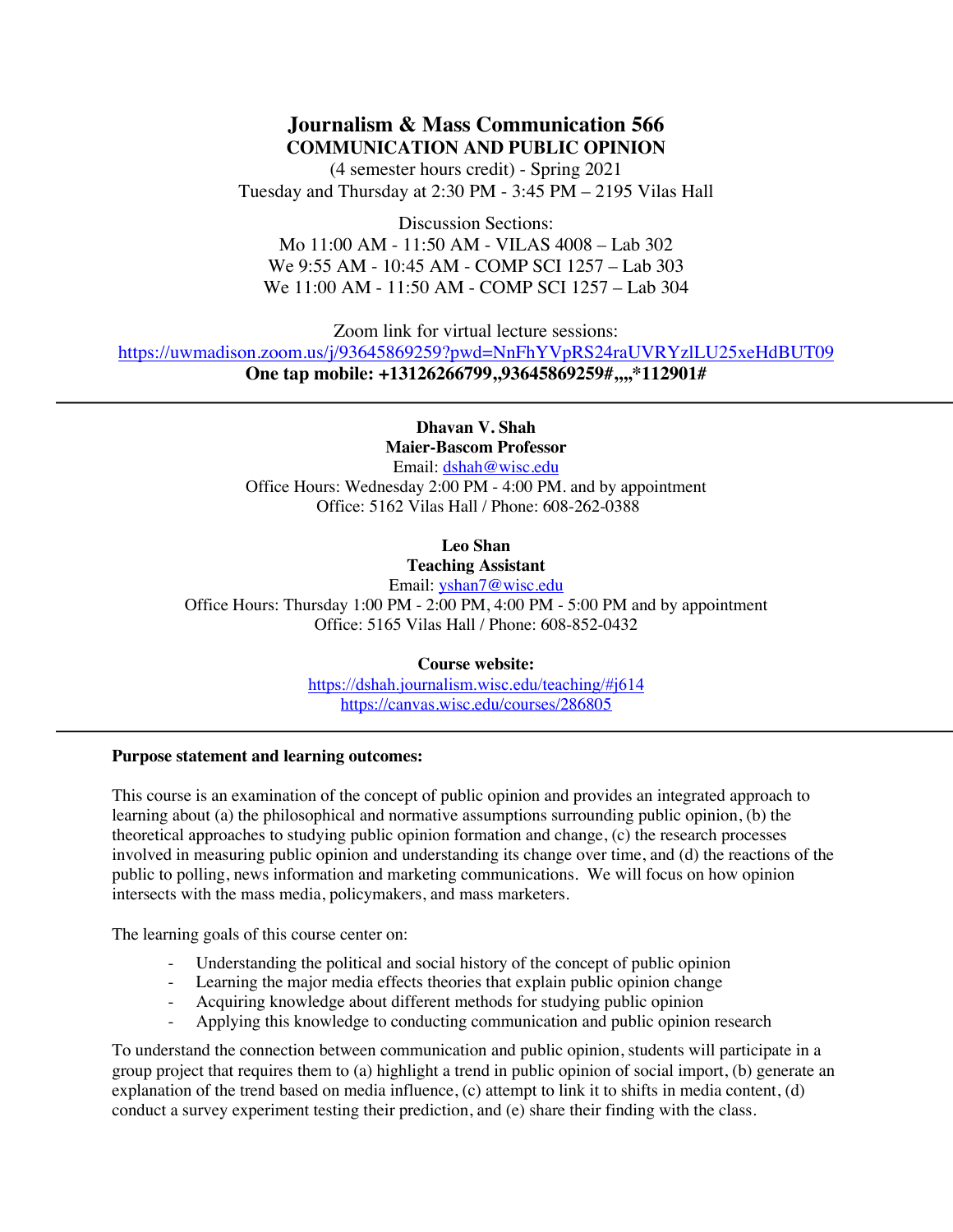# **Readings**:

The **required readings** for this class are available as a single bulk download. Reading assignments are listed by class session after the lecture outline and again at the end of the syllabus in a bibliography. Assigned readings for Monday lecture are to be completed prior to coming to discussion section.

# **Group Project:**

In lab, students will be put into groups of 3-4 to work on a class project regarding a selected trend in public opinion. Each group will (1) examine public opinion archives and select a trend in public opinion to study, (2) plot that trend, noting the change over time, and explain its societal relevance, (3) develop a theoretical rational regarding how media might explain this trend, (4) test some part of this theory with a survey-question wording experiment, (5) conduct a content analysis of mass media to relate to this trend, and (6) prepare a presentation that summarizes their findings.

- Opinion Trend Paper: This 3-page paper is produced by the group and consists of an introduction to the opinion trend of interest, a plot of the changes in measurements of this opinion trend, and a discussion about its import. Explaining this trend will be the focus of your group's efforts over the term. It is worth 15 points toward your grade.
- Media Predictions Paper: This 3-page paper is produced by the group and consists of an introduction, purpose statement, literature review, and a model predicting the relationship between media content and changes in opinion. This work will form the basis of your account of how changes in media content are linked to changes in mass opinion and the implications of this. It is worth 15 points toward your grade.
- Survey Experiment Paper: This 3-page paper is produced by the group and features the rationale, design, measurement for an experimental study of survey question wording. It will include the actual question wording of the survey items and response categories. These will be programed into a national survey we will collect so that you can report the results in your final presentations. This paper is worth 15 points toward your grade.
- Content Analysis Work: Each group must work together to conduct a content analysis of media content focusing on the period spanning the trend in mass opinion. Media should be coded for content thought to explain the changes in mass opinion (e.g., popular music lyrics and attitudes towards drug legalization; presence of gay characters in popular programs and support for gay marriage, coverage of female politicians and willingness to vote for a woman for President). This work is worth 30 points toward your final grade.
- Final Class Presentation: During the last two class sessions, each group will then make a presentation (a) highlighting the opinion trend, (b) explaining their theory of media influence, (c) summarizing their findings for both the survey experiment and content analysis relating media content with mass opinion. One presentation will be selected from each day as a "finalist." **"Finalist" groups will not have to take the final exam.** This presentation will be worth 50 points toward your final grade.
- Peer Evaluation: During the final exam period, there will be a confidential written evaluation of each student's performance by other group members. Each member of the group will evaluate all other group members on a 100-point scale based on effort, contributions, and congeniality. The average of these evaluations will be converted to a 25-point equivalent and figured into the final grade to reflect your contribution to the final project.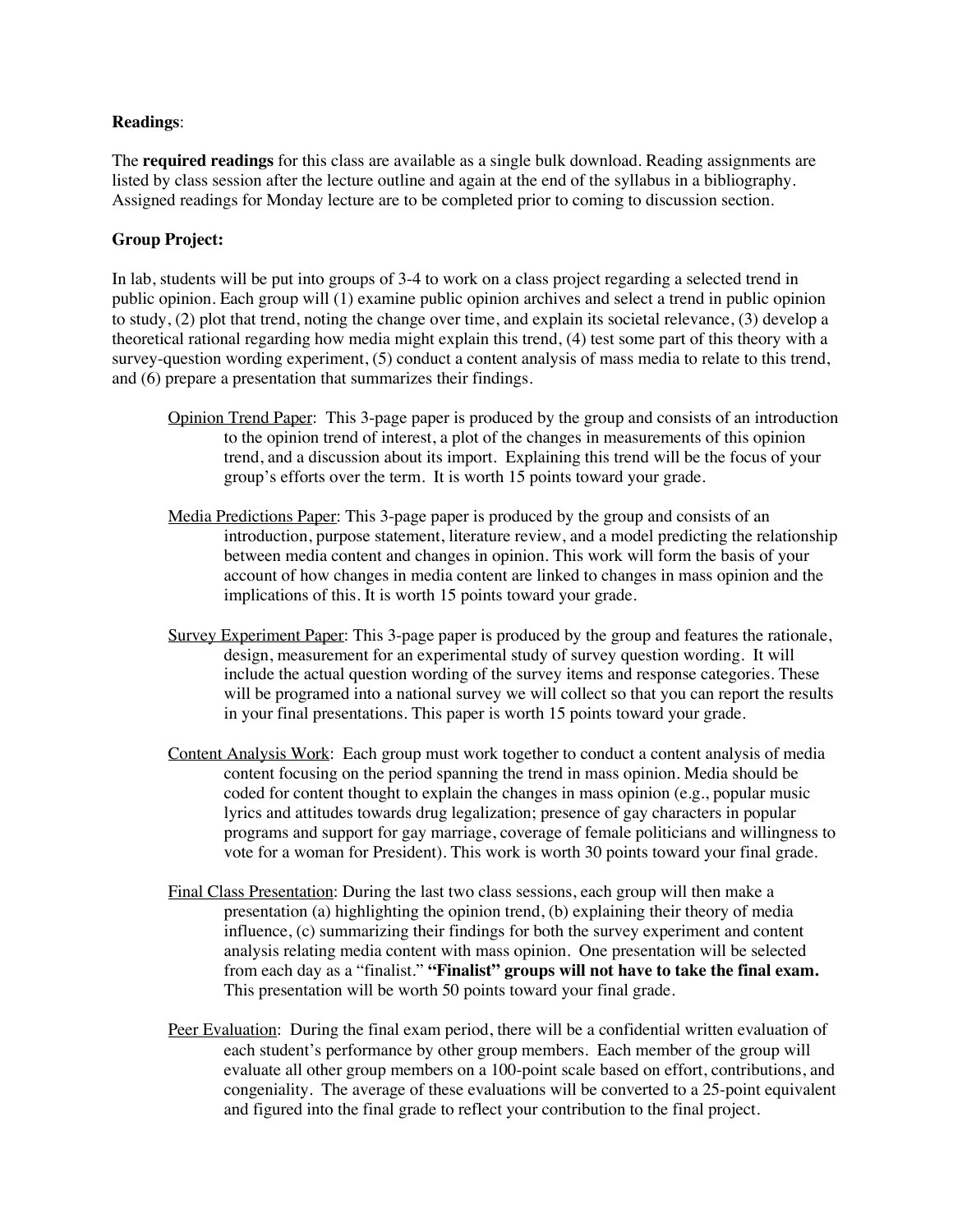# **Exams:**

There will be two examinations for this class: a midterm (50 points) and a final exam (50 points). The exams will cover material presented in class, lab and readings. The exams will include both multiple choice and short answer questions that will be based on the readings and/or material presented in class. The final exam is **not** explicitly cumulative, but material covered throughout the class may be covered.

## **Lab assignments:**

There will be two reaction papers each worth 10 points toward the final grade. There will also be a series of smaller lab exercises totaling an additional 10 points. You will receive further instructions on these assignments in lab. Finally, participation in lab will be worth an additional 20 points. Most of the class project work will take place in lab, so attendance and involvement in those activities will count toward your participation score, along with engagement in class discussions and exercises.

## **Notice Regarding Academic Misconduct:**

It is your responsibility to complete your own work as best you can in the time provided. Cheating, plagiarism and falsification of data are serious offenses, and it is our responsibility to make sure they do not occur. Anyone found guilty of academic misconduct should expect to fail the entire course and have a record of the matter forwarded to the Dean of Students.

## **Graduate Students:**

The work completed by graduate students will parallel the learning outcomes described above. However, additional learning outcomes for graduate students will include:

- Demonstration of higher-order synthesis of research on communication and public opinion
- Development of formal hypotheses for empirical testing, extending their group project work

To accomplish this, graduate students will receive an extended reading list and be expected to complete an additional assignment, a final research paper, synthesizing concepts learned in the class and engaging in formal significance testing of the proposed hypotheses. This is an addition assignment.

# **Grading for Undergraduates:**

| Activities                            | Points    | Due date                  |
|---------------------------------------|-----------|---------------------------|
| <b>Group Project Responsibilities</b> |           |                           |
| <b>Opinion Trend Paper</b>            | 15        | In lab on Week 4          |
| Media Predictions Paper               | 15        | In lab on Week 8          |
| <b>Question Wording Paper</b>         | 15        | In lab on Week 10         |
| <b>Content Analysis Work</b>          | 30        | In lab on Week 12         |
| <b>Final Presentation</b>             | 50        | Slides due May 1 (Sunday) |
| Peer evaluation                       | 25        | In lab on Week 14         |
|                                       | 150       |                           |
| Exams                                 |           |                           |
| Midterm exam                          | 50        | In class on Week 6        |
| Final exam                            | <u>50</u> | During Scheduled Time     |
|                                       | 100       |                           |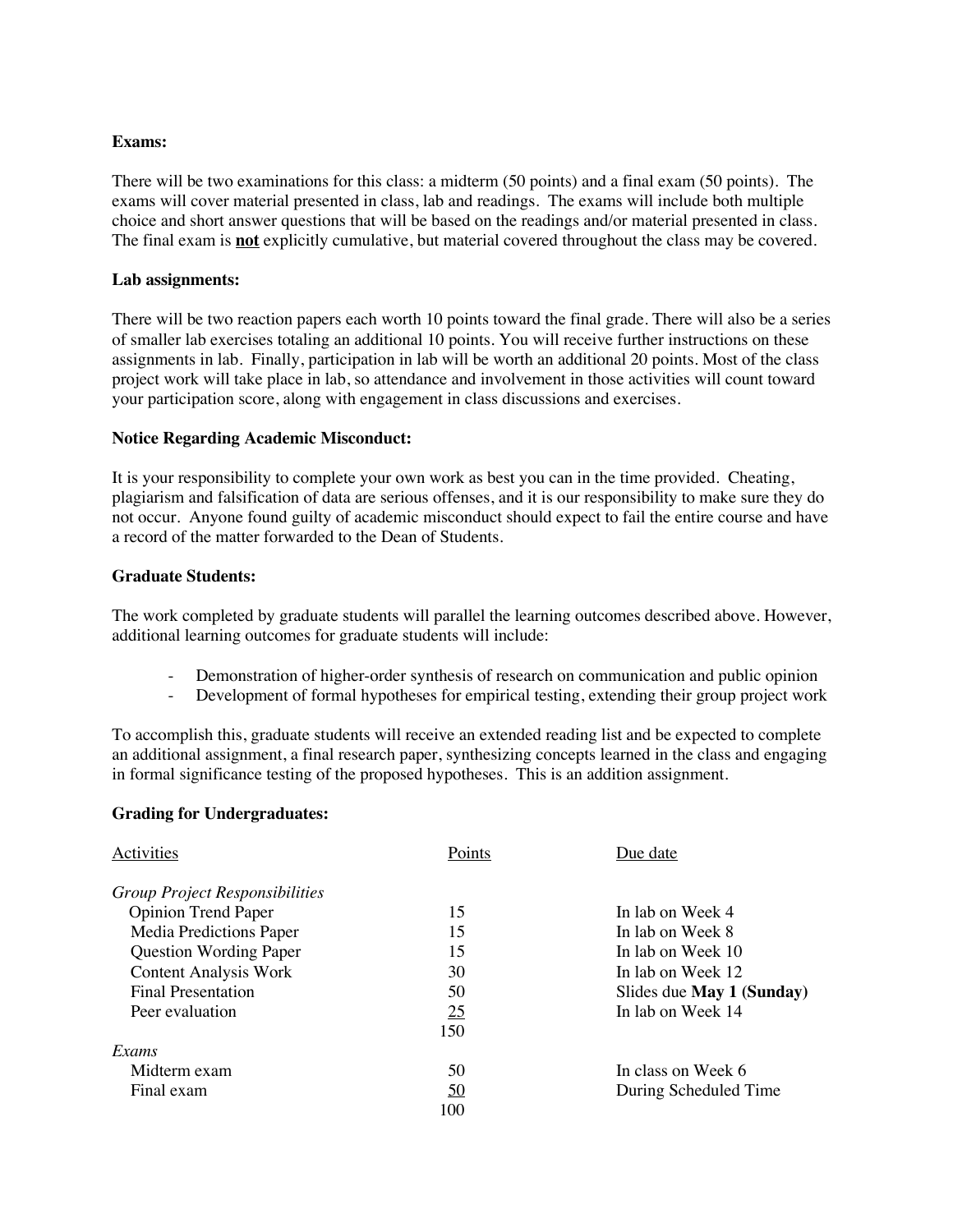| Lab Assignments                         |                  |                                |
|-----------------------------------------|------------------|--------------------------------|
| Response Paper 1                        | 10               | In lab on Week 3               |
| Response Paper 2                        | 10               | In lab on Week 9               |
| Mini-assignments                        | 10               | In lab throughout the semester |
| Participation                           | 20               | In lab throughout the semester |
|                                         | 50               |                                |
| Undergrads will be graded on a basis of | 300 points       |                                |
| <b>Grading for Graduate Students:</b>   |                  |                                |
| <b>Activities</b>                       | Points           | Due date                       |
| <b>Group Project Responsibilities</b>   |                  |                                |
| <b>Opinion Trend Paper</b>              | 15               | In lab on Week 4               |
| <b>Media Predictions Paper</b>          | 15               | In lab on Week 8               |
| Question Wording Paper                  | 15               | In lab on Week 10              |
| <b>Content Analysis Work</b>            | 30               | In lab on Week 12              |
| <b>Final Presentation</b>               | 50               | Slides due April 24 (Sunday)   |
| Peer evaluation                         | 25               | In lab on Week 16              |
| <b>Final Research Paper</b>             | 50               | In lab on Week 16              |
|                                         | 200              |                                |
| Exams                                   |                  |                                |
| Midterm exam                            | 50               | In class on Week 6             |
| Final exam                              | 50               | During Scheduled Time          |
|                                         | 100              |                                |
| Lab Assignments                         |                  |                                |
| Response Paper 1                        | 10               | In lab on Week 3               |
| Response Paper 2                        | 10               | In lab on Week 9               |
| Mini-assignments                        | 10               | In lab throughout the semester |
| Participation                           | $\underline{20}$ | In lab throughout the semester |
|                                         | 50               |                                |

Grad student will be graded on a basis of.... 350 points

The following breakdowns provide a guideline for the assignment of final grades. These are standards that are guaranteed. When we establish the breakpoints for determining final grades, we use a form of "collective grading." By this, we mean that we assess the performance of the class as a whole. If we have the impression that students in general have been working hard on assignments, doing the readings, and participating in class, we will relax these cut points when setting the final grades. That is, the scale below may be lowered to make the grades more generous, but they will NOT be raised.

| Percentage | Grade |
|------------|-------|
| 93-100%    | A     |
| 88-93%     | AВ    |
| 83-88%     | B     |
| 78-83%     | BC    |
| 73-78%     | C     |
| 68-73%     | D     |
| below 68%  | F     |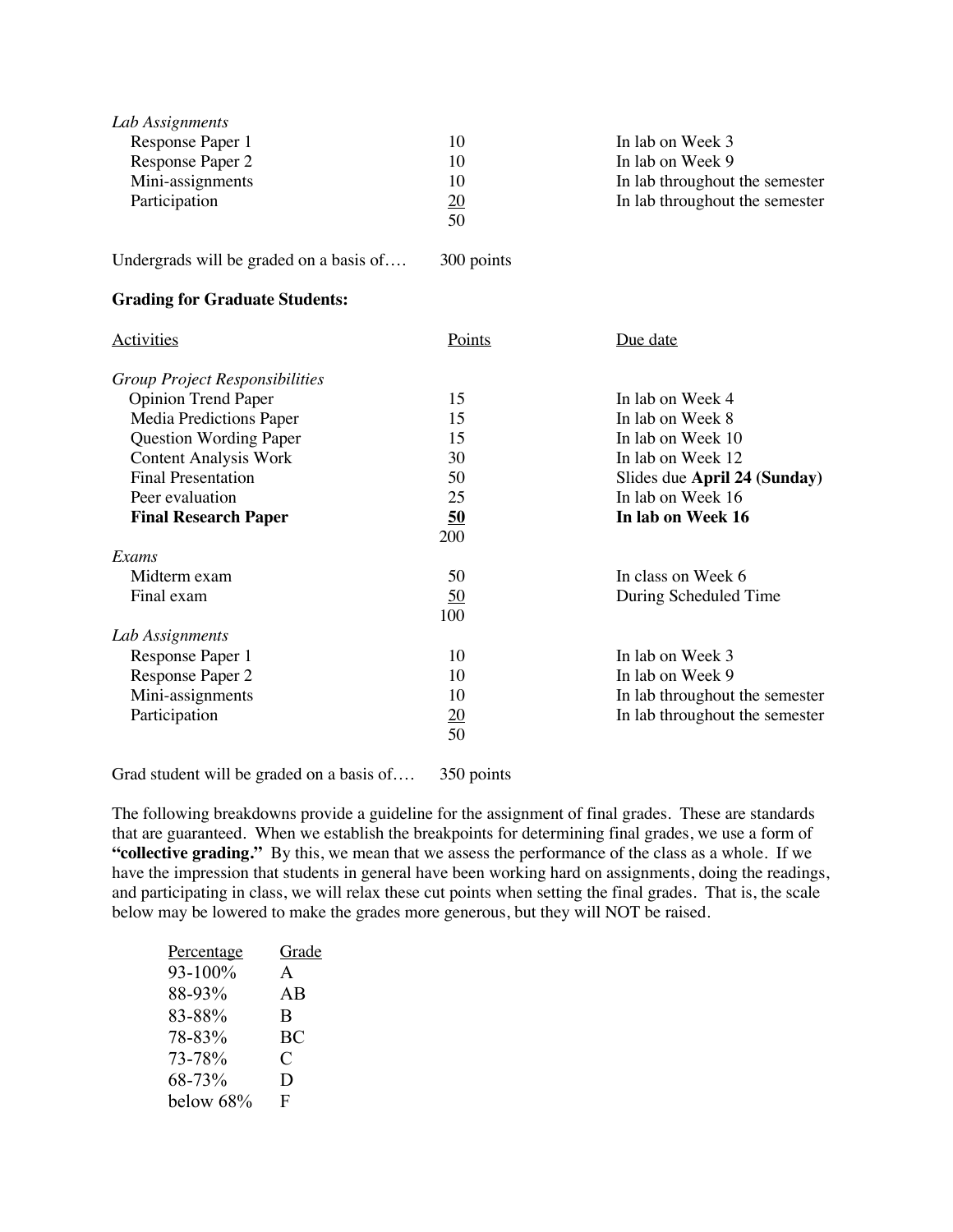#### **COURSE SCHEDULE**

| WEEK*             | <b>Tuesday</b>                                          | <b>Thursday</b>                                           |
|-------------------|---------------------------------------------------------|-----------------------------------------------------------|
| One 1/25-27       | Introduction and Course Overview #                      | Nature of opinion #                                       |
| Two $2/1-3$       | Normative concepts I: History of public opinion #       | Normative concepts II: Public opinion and policy #        |
| Three $*2/8-10$   | Psychology I: Attitudinal/cognitive models              | Psychology II: Nature of survey response                  |
| Four* $2/15-17$   | Sociology I: Norms and social influence                 | Sociology II: Social conflict and structure               |
| Five 2/22-24      | Media effects I: News, agenda setting, and framing      | Media effects II: Entertainment and cultivation           |
| $Six 3/1-3$       | Media effects III: Ads, campaigns, and opinion          | <b>MIDTERM EXAM</b> (Feb 23)                              |
| Seven 3/8-10      | Media, perception, & opinion I: Third-person effects ^  | Media, perception, $\&$ opinion II: Spiral of silence $#$ |
|                   | <b>Spring Break</b>                                     | <b>Spring Break</b>                                       |
| Eight* 3/22-24    | PROJECT WORKDAY - NO LECTURE                            | Studying opinion I: Overview #                            |
| Nine* 3/29-31     | Studying opinion II: Content analysis / Social Media    | Studying opinion III: Survey research                     |
| Ten* $4/5-7$      | Studying opinion IV: Experimental research              | Research procedures I: Sampling                           |
| Eleven 4/12-14    | Research procedures II: Concepts and operationalization | Research procedures III: Reliability & validity           |
| Twelve* 4/19-21   | Problems and challenges I: Nonresponse & Cell Phones    | Presentation Workshop: Parameters and Examples            |
| Thirteen 4/26-28  | Marketing and opinion I: Materialism & luxury goods     | Marketing and opinion II: Political consumerism           |
| Fourteen* May 3-5 | Student presentations                                   | Student presentations                                     |
| Fifteen 5/13      | FINAL EXAM (12:25 - 2:25 PM, Friday 5/13)               |                                                           |

**\* There is an assignment due in lab on this week; see grading section details.**

# Marked lecture sessions will be held online at https://uwmadison.zoom.us/j/93645869259?pwd=NnFhYVpRS24raUVRYzlLU25xeHdBUT09 **One tap mobile: +13126266799,,93645869259#,,,,\*112901#** 

^ Guest lecture by Leo Shan, Doctoral Candidate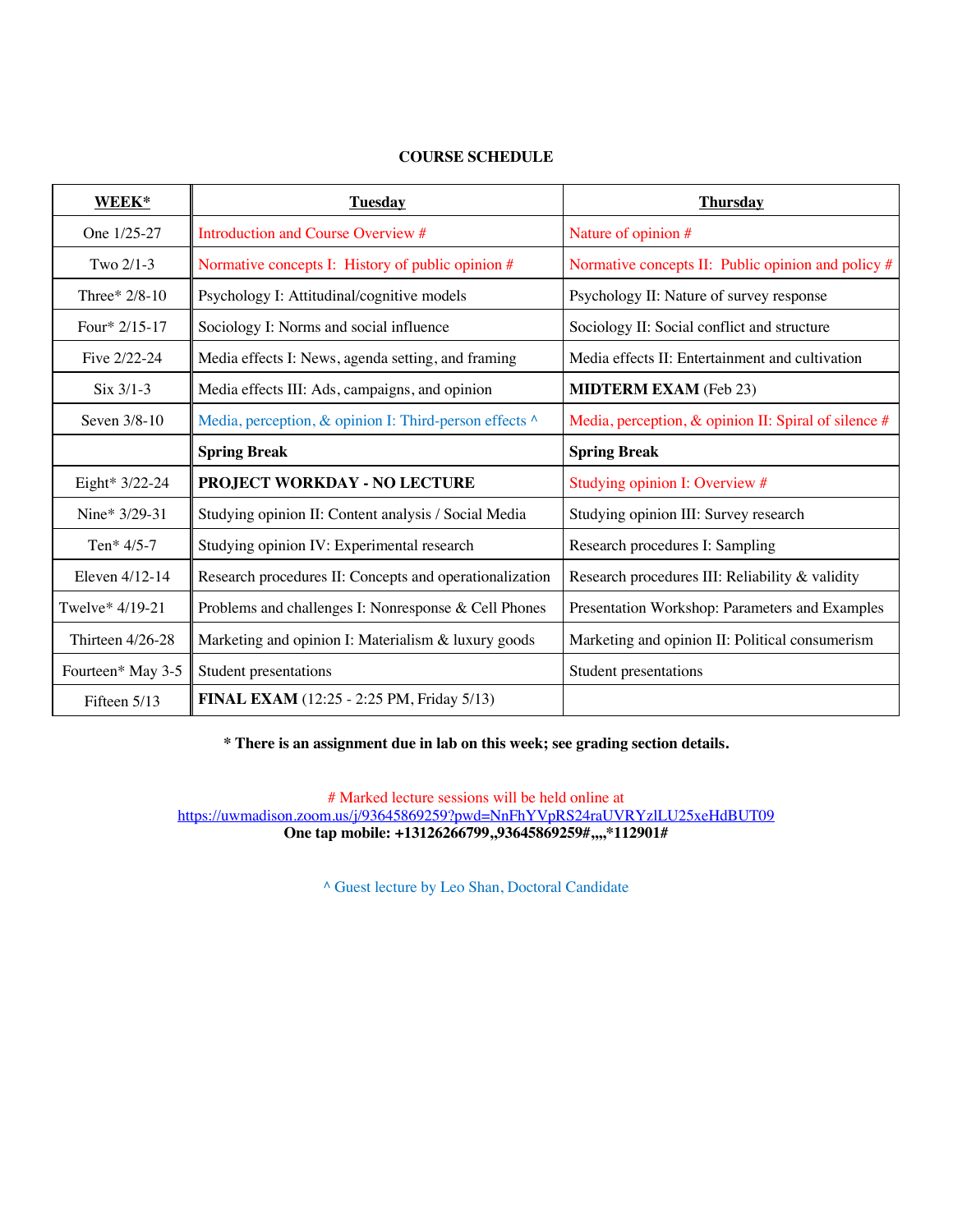# **READINGS SCHEDULE**

| <b>WEEK</b> | <b>Monday</b>                                                                                                     | Wednesday                                                                                              |
|-------------|-------------------------------------------------------------------------------------------------------------------|--------------------------------------------------------------------------------------------------------|
| One         |                                                                                                                   | Cutlip (1997) Brief history of public relations                                                        |
| Two         | Glynn et al. (1999). The history of public opinion - Ch. 2.                                                       | Glynn et al. (1999). Public opinion and policymaking - Ch. 9                                           |
| Three       | Glynn et al. (1999). Psychological perspectives $-$ Ch. 4 +                                                       | Zaller (1994) Positive constructs of public opinion +<br>Tourangeau et al. (2000) Introduction - Ch. 1 |
| Four        | Price & Oshagan (1995) Social perspectives on opinion                                                             | Mueller (1994) Policy & opinion during Gulf War, Ch. 1 & 2                                             |
| Five        | Chong & Druckman (2007) Framing +<br>McCombs (2005) Agenda Setting                                                | Gerbner et al (2002) Growing up with television                                                        |
| <b>Six</b>  | Jamieson (2000) Ch. 10 - 13                                                                                       | <b>MIDTERM EXAM</b> (Feb. 23)                                                                          |
| Seven       | Perloff (2002) The third person effect                                                                            | Eveland (2002) Media impact on social reality judgments                                                |
|             | Spring Break                                                                                                      | Spring Break                                                                                           |
| Eight       | PROJECT WORKDAY - NO LECTURE                                                                                      | Glynn et al. (1999). Methods for studying opinion - Ch. 3                                              |
| Nine        | Babbie (2007) Content analysis Ch. $11 + Z$ hang et al (2022)                                                     | Babbie (2007) Survey research Ch. 9                                                                    |
| Ten         | Babbie (2007) Experimental methods Ch. 8                                                                          | Tourangeau et al. (2000) Understanding Survey Questions, Ch. 2                                         |
| Eleven      | Babbie (2007) Conceptualization/Operationalization Ch. $5 +$<br>Carmines & Zeller (1979) Reliability and Validity | Babbie (2007) Sampling Ch. 7                                                                           |
| Twelve      | Keeter et al. (2006) Growing non-response                                                                         | Kennedy et al (2018) Trump and 2016 Polling                                                            |
| Thirteen    | Schor (1999) Materialism and Consumption +<br>Twitchell (2002) Lap of luxury                                      | Stolle & Hooghe (2006) Consumers as political                                                          |
| Fourteen    | Student presentations                                                                                             | Student presentations                                                                                  |
| Fifteen     | FINAL EXAM (12:25 - 2:25 PM, Friday 5/13)                                                                         |                                                                                                        |

**Readings in bold are optional for undergraduates but required for graduate students**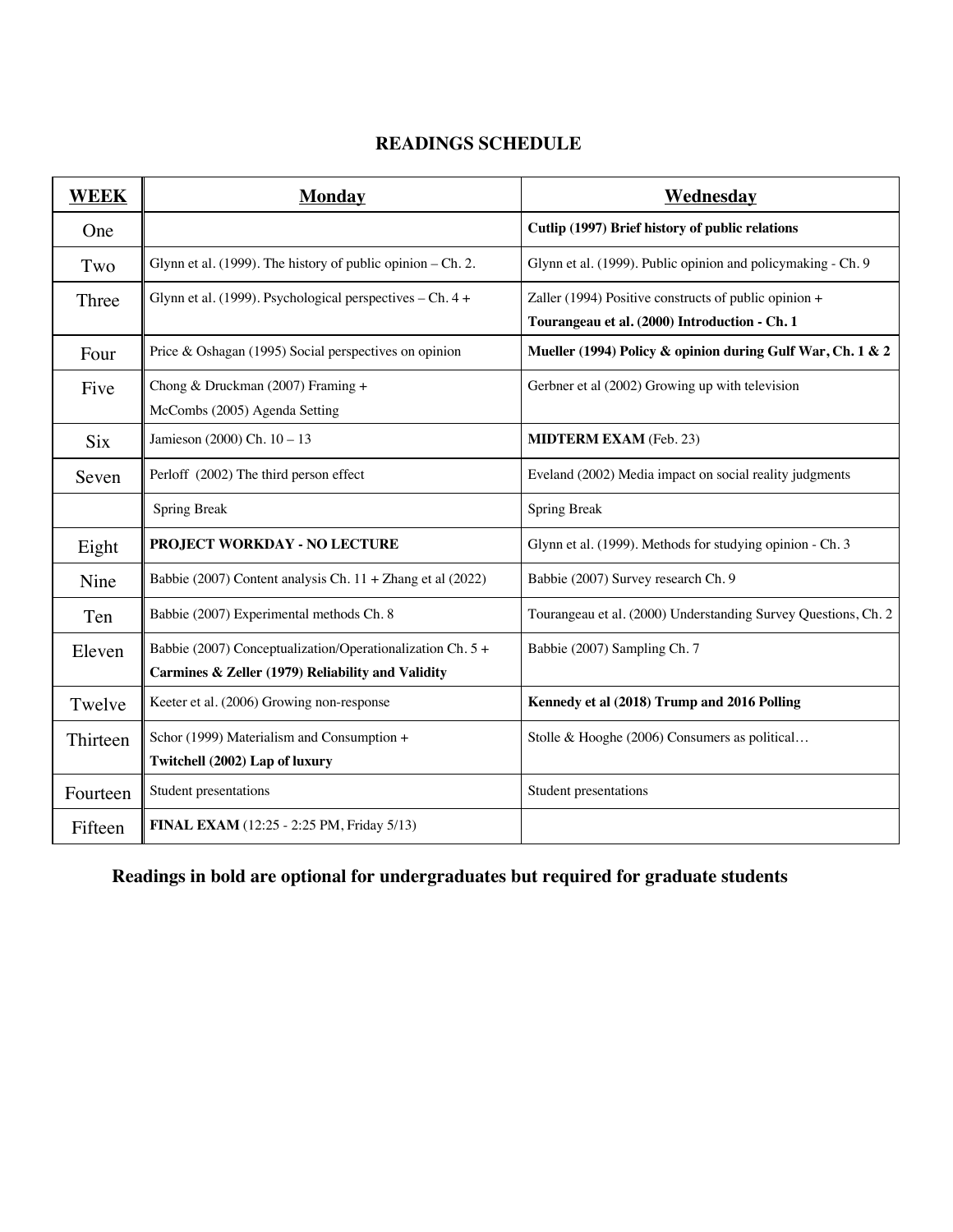## **COURSE READINGS**

- Babbie, E. (2007). Conceptualization and measurement. Ch. 5 / Sampling. Ch. 7 / Experimental Methods. Ch. 8 / Survey Research. Ch. 9 / Content analysis. Ch. 11 in E. Babbie, *The Practice of Social Research*. 11th edition. Belmont, CA: Wadsworth/Thomson.
- **Carmines, E. G., & Zeller, R. A. (1979).** *Reliability and validity assessment***. Sage publications.**
- Chong, D., & Druckman, J. N. (2007). A theory of framing and opinion formation in competitive elite environments. Journal of communication, 57(1), 99-118.
- **Cutlip, S. M. (1997) The unseen power: A brief history of public relations. In Caywood, C. (Ed).**  *The Handbook of Strategic Public Relations and Integrated Communications, New York:* **McGraw-Hill (pp. 15-33.).**
- Eveland, W. P. (2002) The impact of news and entertainment media on perceptions of social reality. In Dillard, J. P. and Pfau, M (Eds.) *The Persuasion Handbook*. Thousand Oaks, CA: Sage 691-727).
- Gerbner, J. et al. (2002) Growing up with television: Cultivation process. In Bryant, J. & Zillmann, D. (Eds.) *Media effects: Advances in Theory and Research*. Mahwah, NJ: Erlbaum (43-67).
- Glynn, C.J., Herbst, S., O'Keefe, G.J., & Shapiro, R.Y. (1999). The history of public opinion Ch 2. / Methods for studying public opinion – Ch 3. / Psychological perspectives - Ch 4. / Public opinion and policymaking - Ch 9. In C.J. Glynn et al. (Eds.). *Public Opinion.* Boulder, CO: Westview Press.
- Jamieson, K. H. (2000). *Everything You Think You Know About Politics…* New York: Basic Books (pp. 93-114).
- Keeter, S., Kennedy, C., Dimock, M., Best, J., and Craighill, P. (2006) Gauging the Impact of Growing Nonresponse on Estimates from a National RDD Telephone Survey, *Public Opinion Quarterly, 70,*  759-779.
- **Kennedy, C., Blumenthal, M., Clement, S., Clinton, J. D., Durand, C., Franklin, C., ... & Wlezien, C. (2018). An evaluation of the 2016 election polls in the United States.** *Public Opinion Quarterly***,** *82***(1), 1-33.**
- McCombs, M. (2005). A look at agenda-setting: Past, present and future. *Journalism studies*, *6*(4), 543- 557.
- **Mueller, J. (1994)** *Policy and opinion in the Gulf War.* **Chicago, University of Chicago Press (pp. 17- 63).**
- Perloff, R. M. (2002) The Third Person Effect. In Bryant, J. & Zillmann, D. (Eds.) *Media effects: Advances in Theory and Research*. Mahwah, NJ: Erlbaum (489-506).
- Price, V & Oshagan, H (1995). Social-psychological perspectives on public opinion. In Glasser, T.L., & Salmon, C.T. (Eds.) *Public opinion and the communication of consent.*. New York: Guilford Press (pp. 177-216).
- Schor, J. (1999). Toward a new politics of consumption. In Schor, J. and Holt, D., *The consumer society reader*, New York: The New Press.
- Stolle, D. & Hooghe. (2006). Consumers as Political Participants? In Micheletti, M., Follesdal, & Stolle, D. *Politics, products, and markets.* London: Transaction Publishers.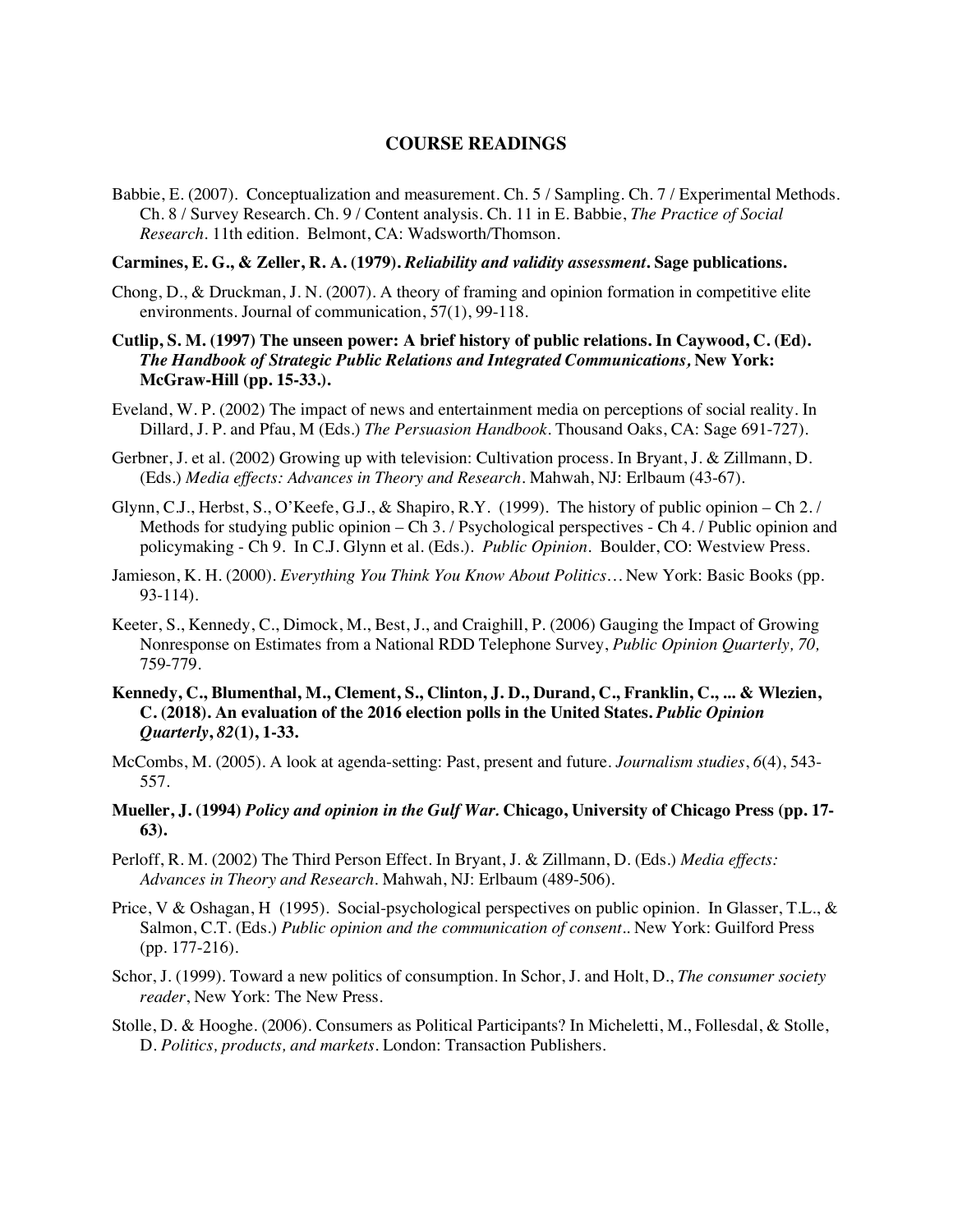- Tourangeau, R., Rips, L. J., & Rasinski, K. (2000). **Chapter 1: Introduction and a Point of View** / Chapter 2: Respondents Understanding of Survey Questions. *The psychology of survey response.*  Cambridge, UK: Cambridge University Press.
- **Twitchell, J. B. (2002)** *Living It Up: Our Love Affair with Luxury***. New York: Columbia University Press. Ch. 1.**
- Zaller, J. (1994) Positive constructs of public opinion. *Critical Studies in Mass Communication*, September 11: 276-286.
- Zhang, Y., Chen, F., & Rohe, K. (2022). Social media public opinion as flocks in a murmuration: Conceptualizing and measuring opinion expression on social media. *Journal of Computer-Mediated Communication*, *27*(1), zmab021.

# **Readings in bold are optional for undergraduates but required for graduate students**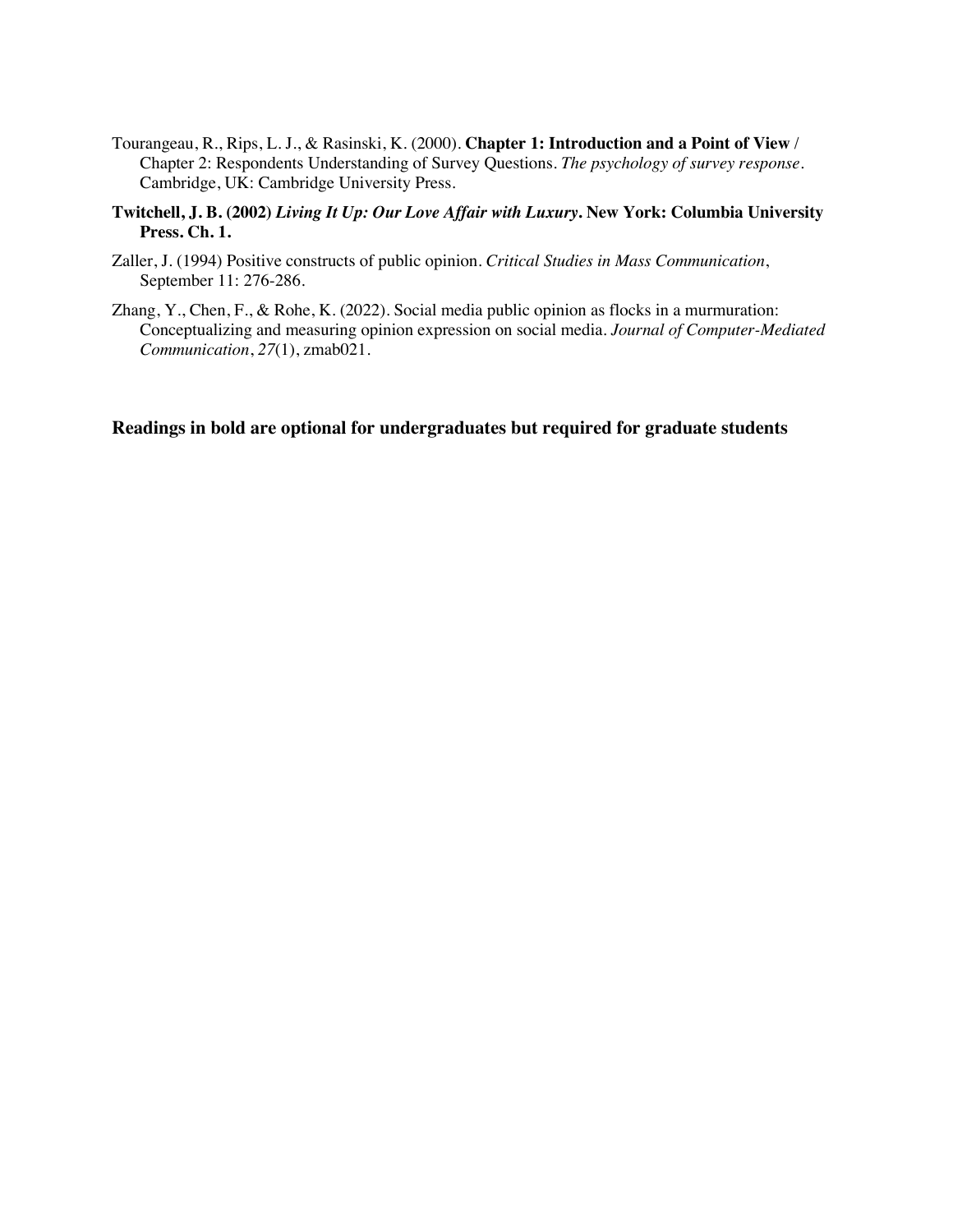# **LAB SCHEDULE**

#### **Lab section details:**

Mo 11:00 AM - 11:50 AM - VILAS 4008 – Lab 302 We 9:55 AM - 10:45 AM - COMP SCI 1257 – Lab 303 We 11:00 AM - 11:50 AM - COMP SCI 1257 – Lab 304

## **Week 1: No Lab**

#### **Week 2: Intro to Public Opinion**

Introduction to lab and class Discuss response paper assignment Group project overview Opinion poll data sources (Roper i-poll system) Reviewing literature (scholarly journal search) Project: select groups, discuss relevant opinion topics

# **Week 3: Importance of Opinion Trends/Psychological Roots**

Discuss normative implications of opinion Discuss psychological roots of opinion Discuss opinion trend paper Finding opinion data Plotting opinion trends Describing opinion trends *Individual Assignment: Response paper 1 due in lab* 

#### **Week 4: Survey Response and Social Influence**

Discuss nature of survey response Discuss norms and social influence In-lab presentation of opinion trends (5-7 minutes for each group) *Project Assignment: Opinion trend paper due in lab Mini Assignment 1: Presentation slides or handouts due in lab (Group project)*

## **Week 5: Social Conflict and News Effects**

 Discuss theories of social conflict Discuss theories of news influence on opinion Agenda setting, priming, and framing Discuss media prediction paper Applying theory to opinion trends In-class question-wording activity

#### **Week 6: Entertainment and Campaign Effects** [Exam Week]

 Discuss theories of cultivation and campaign influence on opinion Applying theories to opinion trends Hone arguments for media predictions paper Discuss midterm exam and strategies for study

Review core concepts and relevant materials